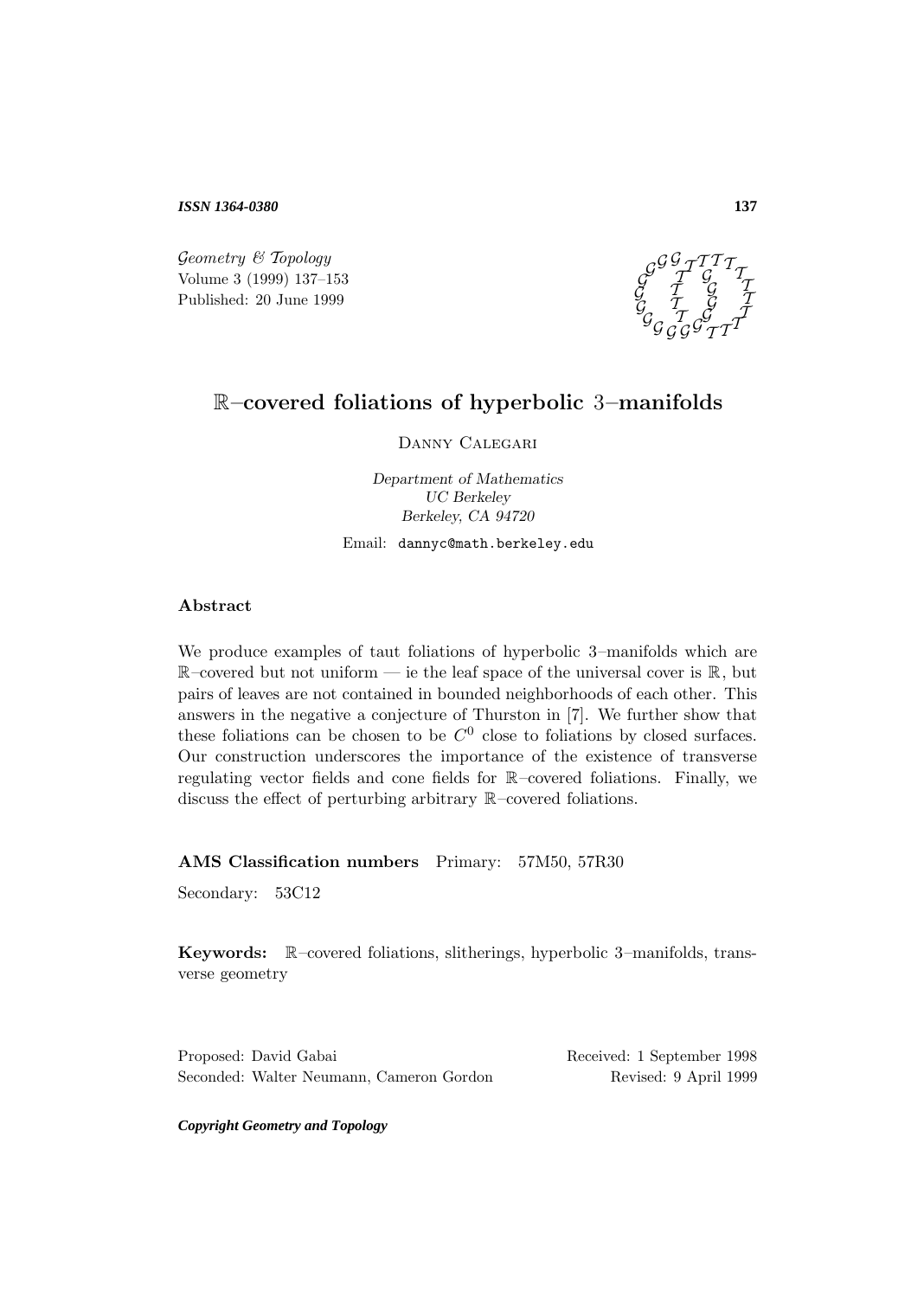# **1** R**–covered foliations that are not uniform**

### **1.1** R**–covered foliations**

**Definition 1.1** We say a foliation  $\mathcal F$  of a compact 3–manifold M is  $\mathbb R$ –covered if the pulled back foliation  $\tilde{\mathcal{F}}$  of the universal cover  $\tilde{M}$  of M is topologically the standard foliation of  $\mathbb{R}^3$  by horizontal  $\mathbb{R}^2$ 's.

The first step in our construction is to produce a manifold M with an  $\mathbb{R}$ covered foliation  $\mathcal F$  which is not uniform. The condition that a foliation be R–covered is a somewhat elusive one, and in particular it does not seem to be sufficient to find a cover  $\hat{M}$  of M so that the leaf space of  $\hat{\mathcal{F}}$  is R. This is related to the question of when an infinite braid in  $\mathbb{R}^3$  is trivial.

**Lemma 1.1** *A taut foliation*  $\mathcal F$  *of*  $M$  *is*  $\mathbb R$ *-covered iff*  $\mathcal F$  *has no spherical or projective plane leaves, and for every arc*  $\alpha$  *between two points*  $p, q \in M$  *there is an arc*  $\hat{\alpha}$  *homotopic to*  $\alpha$  *rel. endpoints which is either contained in a leaf of*  $\mathcal F$  or which is everywhere transverse to  $\mathcal F$ .

**Proof** If F is R–covered, lift  $\alpha$  to some  $\tilde{\alpha}$  in  $\tilde{M}$  and make it transverse there. If F is not R–covered, either M is covered by  $S^2 \times S^1$  or the leaf space L of  $\tilde{\mathcal{F}}$ is a non-Hausdorff simply connected 1–manifold. This follows from a theorem of Palmeira, which says that the foliation of  $\mathbb{R}^3$  by the universal cover of a taut foliation is topologically equivalent to a product of a foliation on  $\mathbb{R}^2$  and  $\mathbb{R}$ , and therefore such a foliation of  $\mathbb{R}^3$  by planes whose leaf space is  $\mathbb R$  is a product foliation (see [5]). In particular, there are distinct leaves  $\lambda, \mu \in L$  which cannot be joined by an immersed path in  $L$ . That is, the topology of  $L$  provides an obstruction to finding such a  $\hat{\alpha}$  as above. 口

Note that one does not have an analogue of Palmeira's theorem for arbitrary open 3–manifolds — that a foliation with leaf space  $\mathbb R$  should be a product and in fact this is not true. For example, remove from  $\mathbb{R}^3$  foliated by horizontal  $\mathbb{R}^2$ 's a properly embedded bi-infinite transverse curve which does not intersect every leaf. This is where the difficulty resides in showing that a foliation is R–covered by investigating an intermediate cover.

Many (most?) taut foliations of 3–manifolds are not R–covered. In particular, by a theorem of Fenley, an R–covered foliation of a hyperbolic 3–manifold has the property that in the universal cover, every leaf limits to all of  $S^2_{\infty}$ . However, any compact leaf of a taut foliation which is not a fiber of a fibration over  $S<sup>1</sup>$ lifts to a quasi-isometrically embedded plane in the universal cover, and its limit set is a quasicircle (see [3] for a fuller discussion).

*Geometry and Topology, Volume 3 (1999)*

### **138**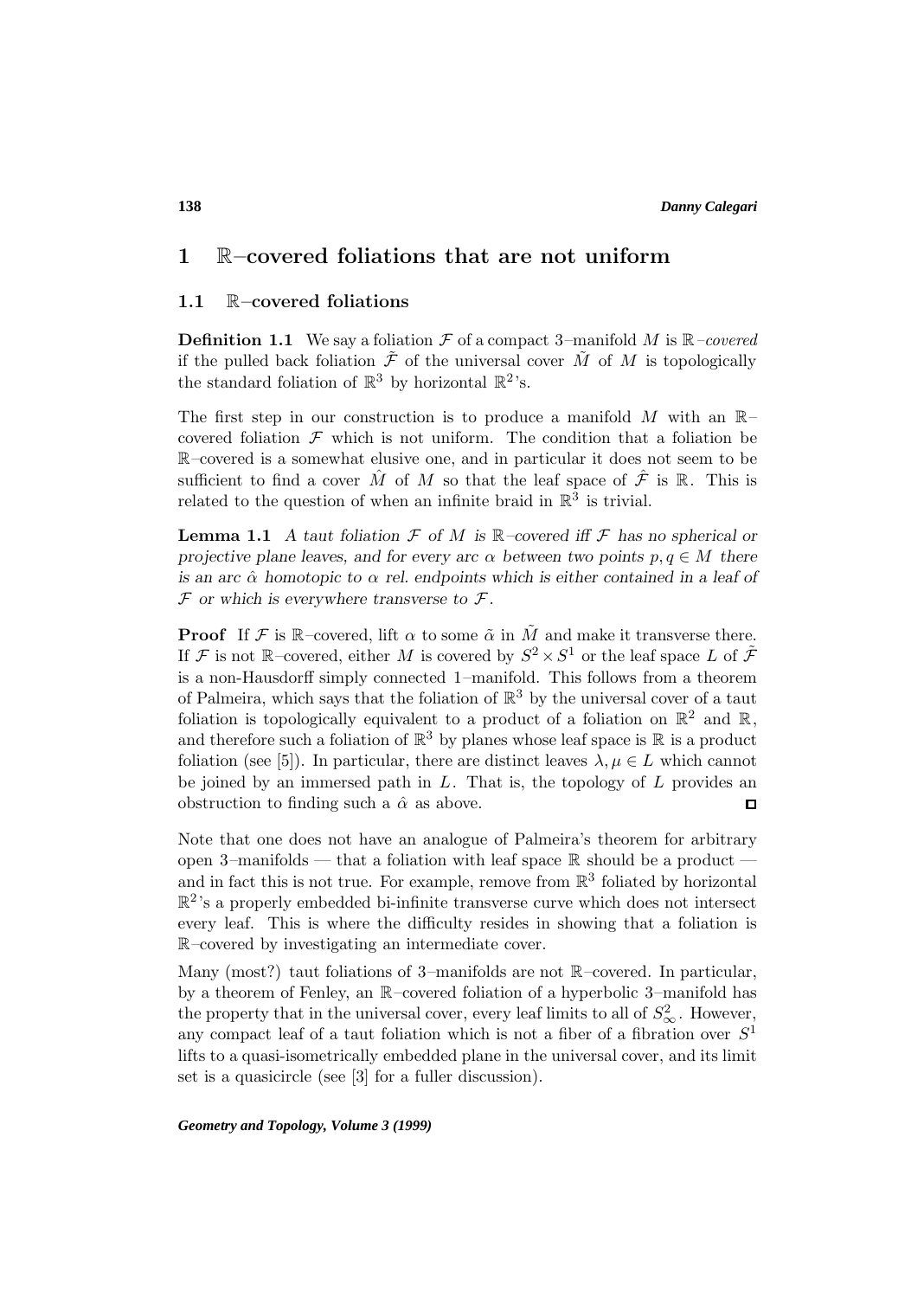### **1.2 Uniform foliations**

**Definition 1.2** A taut foliation  $\mathcal F$  of a compact 3–manifold M is uniform if in the pullback foliation  $\mathcal F$  of the universal cover  $\tilde M$ , every two leaves  $\lambda, \mu$  are a bounded distance apart. That is, there is some  $\epsilon$  depending on  $\lambda, \mu$  so that  $\lambda$  is contained in the  $\epsilon$ -neighborhood of  $\mu$ , and vice versa. A foliation  $\mathcal F$  is obtained from a *slithering over*  $S^1$  if there is a fibration  $\phi: \tilde{M} \to S^1$  such that  $\pi_1(M)$  acts as bundle maps of this fibration, and such that the foliation of  $\tilde{M}$ by components of the fibers of  $\phi$  agrees with  $\tilde{\mathcal{F}}$ . We will also refer to such a foliation, perhaps ungrammatically, as a slithering.

For additional details and definitions, see [7]. It is shown in [7] that a uniform foliation with every leaf dense is obtained from a slithering.

It is almost tautological from the definition of a slithering over  $S<sup>1</sup>$  that the action of  $\pi_1(M)$  on the leaf space L of  $\tilde{\mathcal{F}}$  is conjugate to a representation in  $Homeo(S^1)$ , the universal central extension of  $Homeo(S^1)$ .

3–manifold topologists will be familiar with the short exact sequence

$$
0 \to \mathbb{Z} \to \widetilde{PSL(2,\mathbb{R})} \to PSL(2,\mathbb{R}) \to 0
$$

This sits inside the short exact sequence

$$
0 \to \mathbb{Z} \to \widetilde{Homeo}(S^1) \to \widetilde{Homeo}(S^1) \to 0
$$

Informally,  $Hom\widetilde{co}(S^1)$  is the group of homeomorphisms of R which are periodic with period 1.

Let Z be the generator of the center of  $Homeo(S^1)$ . Then Z acts on L by translations, and by choosing an invariant metric on  $L$  for this action, the action of every element of  $\pi_1(M)$  on L is periodic with some period equal to the translation length of  $Z$ .  $Z$  is known as the slithering map.

The condition that a foliation be uniform is reflected in the action of  $\pi_1(M)$ on L in the following way: since leaves do not converge or diverge too much at infinity, holonomy cannot expand or contract the leaf space too much. Every compact interval in  $L$  can be included in a larger compact interval which is "incompressible": no element of  $\pi_1(M)$  takes it to a proper subset or superset of itself. If every leaf is dense,  $L$  can be tiled with a countable collection of these incompressible intervals laid end to end, so that the slithering map  $Z$  acts on this tiling as a permutation.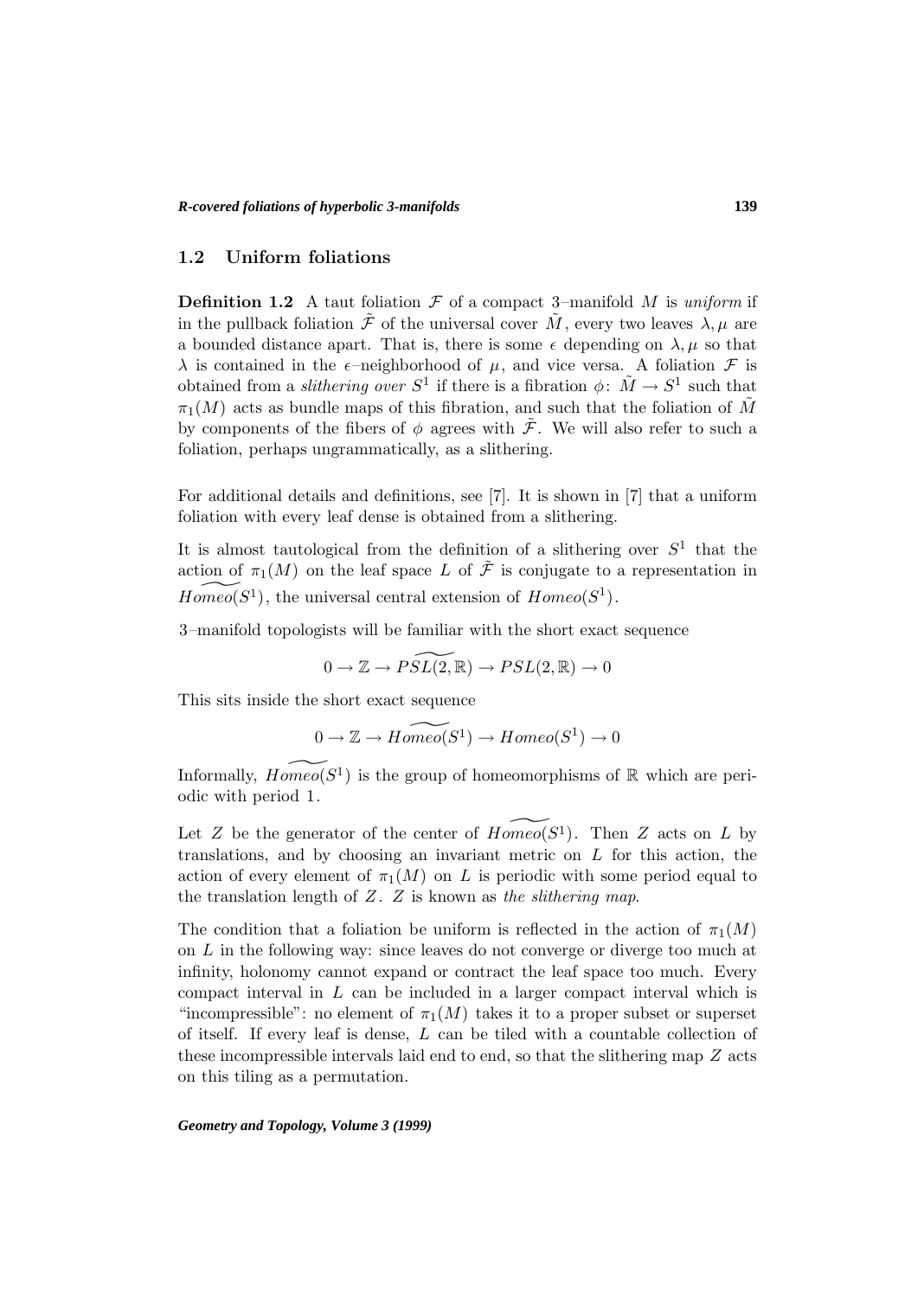Note that a foliation  $\mathcal F$  may come from a slithering in many different ways. For instance, if  $\mathcal F$  admits a nonsingular transverse measure then the leaf space of  $\mathcal F$  inherits an invariant measure making it isometric to R. Then for any real  $t > 0$  there is a slithering

$$
\phi_t\colon\thinspace \tilde M\to S^1
$$

defined by the composition

$$
\tilde{M} \to L \to S^1
$$

where the last map is reduction mod t. Since the action of  $\pi_1(M)$  on L preserves the property of points being integral multiples of  $t$  apart, this map is a slithering.

However *generic* foliations come from a slithering in essentially at most one way. The slithering map Z commutes with the action of every element of  $\pi_1(M)$ . So, for instance, if an element  $\alpha$  acts on L with isolated fixed points, the map Z must permute this fixed point set. If, further, the action of  $\pi_1(M)$  on L is minimal (ie every leaf of  $\mathcal F$  is dense), the map  $Z$  is determined uniquely up to taking iterates. That is, there is a *minimal* slithering  $\phi: \tilde{M} \to S^1$  with the property that for every other slithering  $\phi' : \tilde{M} \to S^1$  determining the same foliation, there is a finite cover  $\psi: S^1 \to S^1$  so that  $\phi = \psi \circ \phi'$ .

This theory is developed in [7].

Following [7] we define some auxiliary structure that will be used to show that certain foliations are uniform or R–covered.

**Definition 1.3** Let X transverse to  $\mathcal F$  be a vector field. Then X is regulating if the lifts of the integral curves of X to  $\tilde{M}$  intersect every leaf of  $\tilde{\mathcal{F}}$ .

These lifts determine a one dimensional foliation of  $\tilde{M}$ . A leaf in this foliation and a leaf in  $\tilde{\mathcal{F}}$  intersect in exactly one point, and consequently one can identify the leaf space of the one dimensional foliation with any fixed leaf of  $\tilde{\mathcal{F}}$ —that is, with  $\mathbb{R}^2$ . Such one dimensional foliations are called *product covered* in [2]. The main point for our purposes of this structure is the following theorem:

**Theorem 1.2** *Suppose*  $\mathcal F$  *is uniform (respectively*  $\mathbb R$ –covered) and X *is a transverse regulating vector field with a closed trajectory* α*. Then the restriction of*  $\mathcal F$  *to*  $M - \alpha$  *is also uniform (respectively*  $\mathbb R$ *–covered).* 

**Proof** The universal cover  $\tilde{M}$  of M is foliated as a product by  $\tilde{\mathcal{F}}$  and the integral curves of X give this the structure of a product  $\mathbb{R}^2 \times \mathbb{R}$  in such a way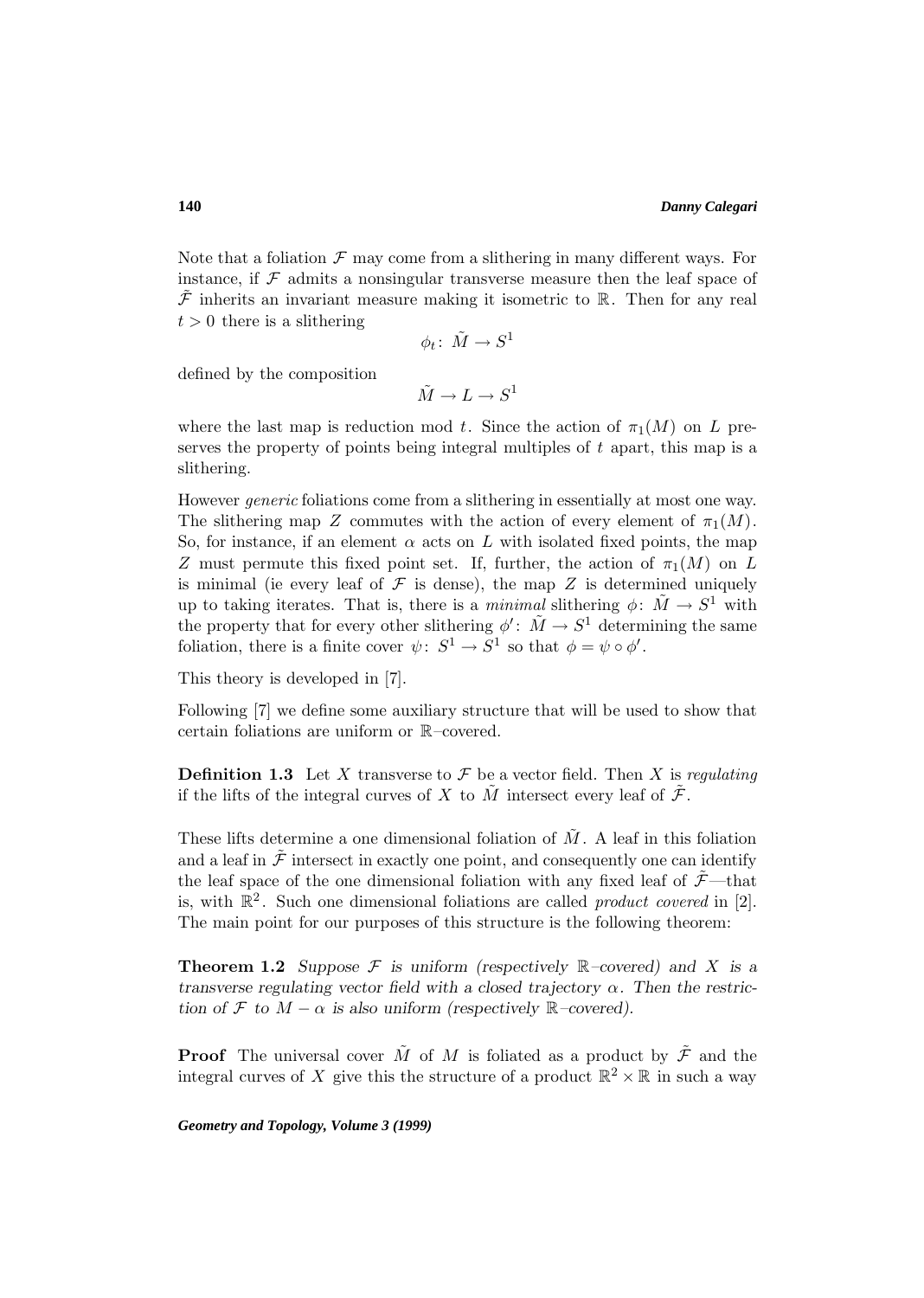that  $\pi_1(M)$  acts by elements of  $Homeo(\mathbb{R}^2) \times Homeo(\mathbb{R})$ . Let N be obtained from M by removing the lifts of  $\alpha$ . Then N is the cover of  $M-\alpha$  corresponding to the subgroup of  $\pi_1(M - \alpha)$  normally generated by the meridian of  $\alpha$ . One sees from the structure of  $X$  that  $N$  is foliated as a product by infinitely punctured disks and therefore that  $\tilde{N}$  is  $\mathbb{R}^{3}$  foliated by horizontal  $\mathbb{R}^{2}$ 's. If  $\mathcal{F}$ was uniform, any two leaves in  $N$  would be a finite distance apart. But leaves in  $\tilde{N}$  correspond bijectively with leaves in N under the covering projection and therefore the same is true in  $\tilde{N}$ ; that is, the restriction of  $\mathcal F$  to  $M - \alpha$  is uniform. uniform.

Notice from the construction that if  $\mathcal F$  came from a slithering, then the restriction of  $\mathcal F$  to  $M - \alpha$  comes from a slithering which agrees with the restriction of the slithering map on M to the complement of the lifts of  $\alpha$ .

### **1.3 Building uniform foliations from representations**

Let  $F_g^n$  denote the surface of genus g with n punctures. Then  $F_1^1$  is the punctured torus, and  $\pi_1(F_1^1) = \mathbb{Z} * \mathbb{Z}$ . Let  $\alpha_l, \beta_l$  be standard generators for  $\pi_1(F_1^1)$ . Then we can choose a representation  $\rho$  of  $\pi_1(F_1^1) \to Homeo(S^1)$  by sending  $\alpha_l$  to translation through length t and  $\beta_l$  to some monotone element perhaps with a periodic collection of fixed points, each distance 1 apart. Let  $M_l$  be the trivial circle bundle  $M_l = F_1^1 \times S^1$  over the punctured torus, and pick a flat  $Homeo(S^1)$  connection on this bundle whose holonomy realizes the representation  $\rho$ . Note that after fixing a trivialization of the product, the representation is well-defined in  $Homeo(S^1)$  and not just  $Homeo(S^1)$ . The distribution determined by this connection is integrable, by flatness, and integrates to give a foliation  $\mathcal{F}_l$ .

Geometrically, there is a foliation of  $\tilde{F}_1^1 \times S^1$  by leaves  $\tilde{F}_1^1 \times \text{point.}$   $\pi_1(F_1^1)$  acts on this space by

$$
(x,\theta)\to(\alpha(x),\rho(\alpha)(\theta))
$$

which preserves the foliation. This foliation therefore descends to a foliation on

$$
M_l = \tilde{F}_1^1 \times S^1/\pi_1(M)
$$

transverse to the  $S^1$  fibers.

This foliation of  $M_l$  comes from an obvious slithering  $\phi: \tilde{F}_1^1 \times \mathbb{R} \to S^1$  which is just projection onto the second factor followed by the covering map  $\mathbb{R} \to S^1$ corresponding to the circles in  $M_l$ . The action of  $\pi_1(M_l)$  on the leaf space is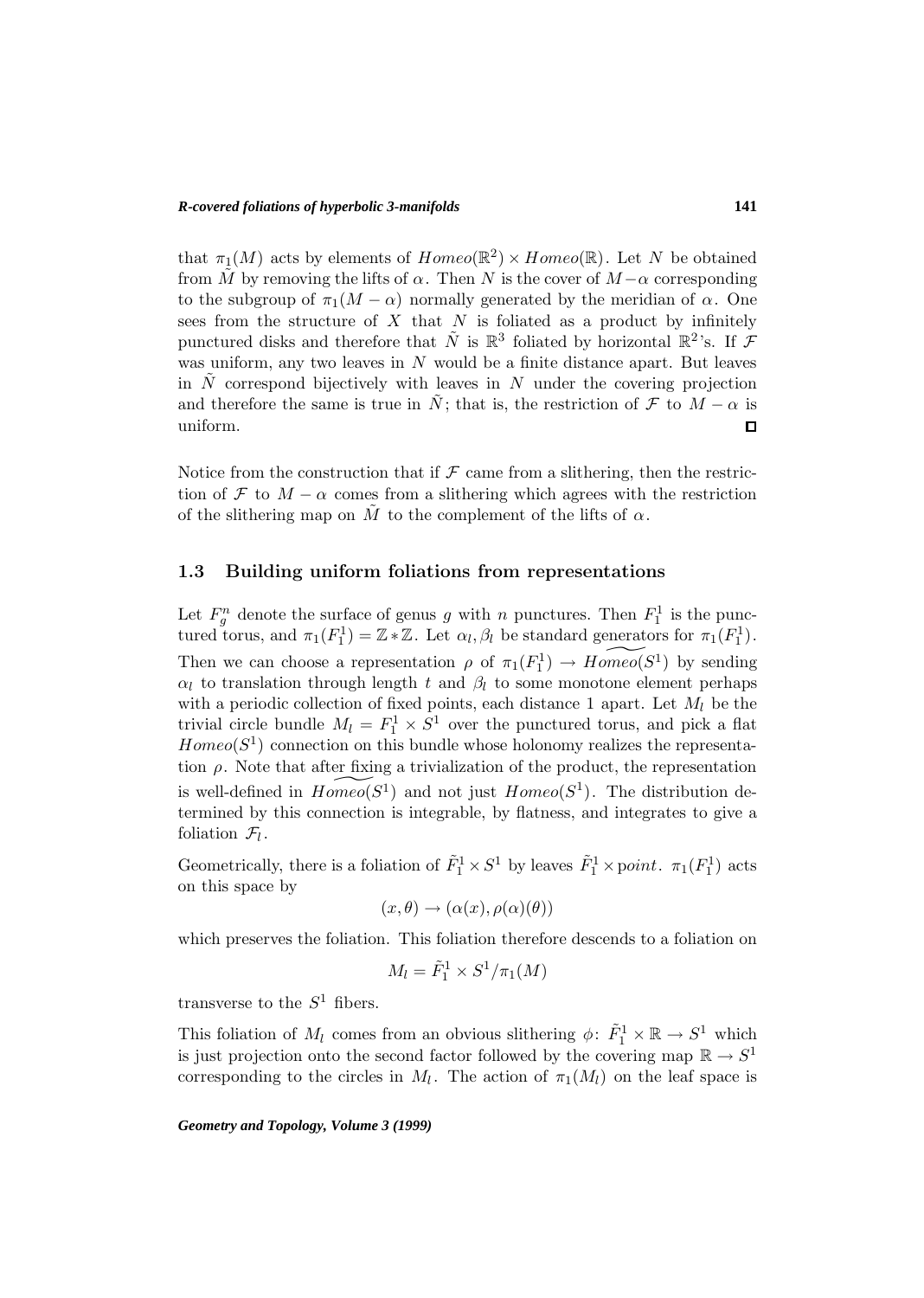exactly given by the representation  $\rho$  in  $Homeo(S^1)$  thought of as sitting in  $Homeo(\mathbb{R})$ .

Then the curve  $\alpha_l \times 0$  sits in  $M_l$  transverse to  $\mathcal{F}_l$ , and there is also a foliation on  $M_l - \alpha_l$  which we also denote by  $\mathcal{F}_l$ .

It is easy to see that for irrational choice of t the foliation  $\mathcal{F}_l$  has every leaf dense.

Furthermore we have the following lemma:

**Lemma 1.3** *The foliation*  $\mathcal{F}_l$  *of*  $M_l - \alpha_l$  *comes from a slithering. Furthermore, this slithering can be taken to be the restriction of*  $\phi$ :  $\tilde{M}_l \rightarrow S^1$  *to the complement of the lifts of*  $\alpha_l$  *in*  $\tilde{M}_l$ *. Moreover, by choosing*  $\rho(\beta_l)$  *suitably generic, this slithering is minimal as defined above.*

**Proof** By theorem 1.2 it suffices to show there is a regulating vector field of  $M_l$  which agrees with  $\alpha'_l$  when restricted to  $\alpha$ . Since  $M_l$  is topologically just  $F_1^1 \times S^1$  it has a projection map to  $F_1^1$ . Let H be the torus foliated by circles that is the preimage of the curve  $\alpha$  on  $F_1^1$  under this projection. Then  $M_l - N(H)$  has an obvious codimension 2 foliation by  $S^1$  fibers. We extend this foliation over  $N(H)$ , which can be parameterized as  $S^1 \times S^1 \times [-1,1]$ , by foliating each  $S^1 \times S^1 \times *$  with parallel lines which rotate continuously from vertical (parallel to the  $* \times S^1$  direction in  $M_l$ ) on the boundary to horizontal (parallel to  $\alpha$ ) on H, always staying transverse to  $\mathcal{F}_l$ . It is obvious that this is a foliation by regulating curves, and we denote its associated unit tangent vector field by  $X_l$ .

If we choose  $\rho(\beta_l)$  to be generic and close to the identity with isolated fixed points, the slithering defined in the statement of the theorem is minimal.  $\Box$ 

On another punctured torus with basis for  $\pi_1$  given by  $\alpha_r, \beta_r$  we pick another representation  $\sigma$  in  $Homeo(S^1)$  so that  $\sigma(\alpha_r)$  is translation through s, where again s is irrational and incommensurable with t, and  $\sigma(\beta_r)$  is some random element which commutes with Z but not with  $\alpha_r$ . Then we can form  $M_r =$  $F_1^1 \times S^1$  foliated as above, and remove  $\alpha_r$  from  $M_r$  to produce another foliated manifold with a slithering.

Let M be obtained by gluing  $M_l - \alpha_l$  and  $M_r - \alpha_r$  along the torus boundaries of neighborhoods of  $\alpha_l$  and  $\alpha_r$  respectively. Denote this torus in the sequel by  $S \subset M$ . Each piece  $M_l - \alpha_l$ ,  $M_r - \alpha_r$  admits a regulating vector field  $X_l, X_r$ as constructed in lemma 1.3. We perform this gluing in such a way that the

*Geometry and Topology, Volume 3 (1999)*

#### **142**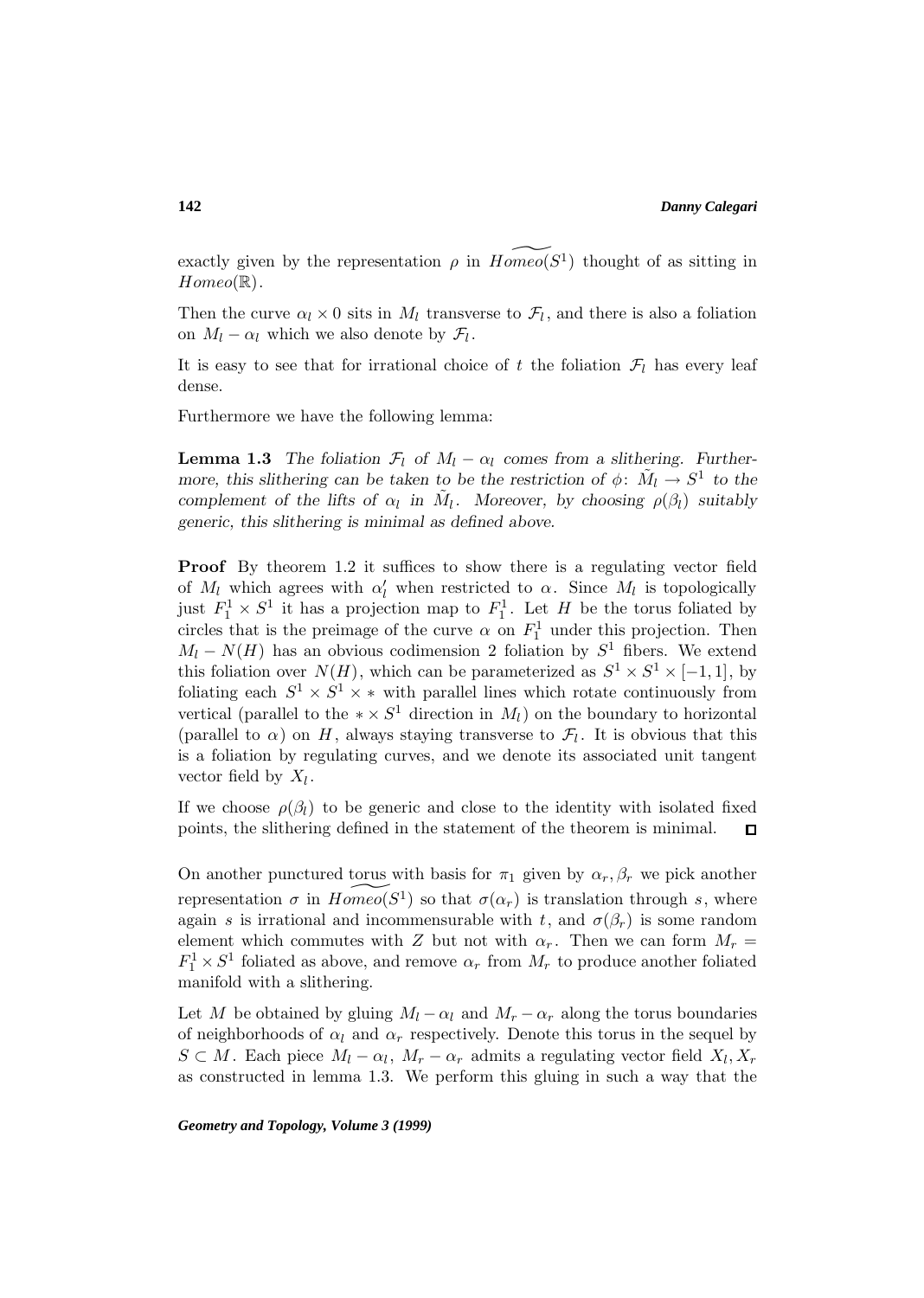#### *R-covered foliations of hyperbolic 3-manifolds*

foliations of the boundary tori by meridional circles agree. If we like, we can perform the gluing so that the restriction of the slithering maps for the left and the right foliations commute, when restricted to their action on the leaf space of the universal cover of S.

Then

$$
\pi_1(M) = \pi_1(M_l - \alpha_l) *_{\mathbb{Z} \oplus \mathbb{Z}} \pi_1(M_r - \alpha_r)
$$

acts on R by the amalgamated action of each piece on the leaf space of its respective universal cover, each canonically identified with the leaf space of the foliation of  $S$ .

Topologically, M is a graph manifold obtained from four copies of  $F_0^3 \times S^1$ . To see this, observe that  $M_l - N(H)$  (with notation as above) is exactly  $(F_1^1 N(\alpha)$  ×  $S^1$  which is  $F_0^3 \times S^1$ . Also, observe that  $N(H) = S^1 \times S^1 \times [-1,1]$  in many different ways, including a way in which  $\alpha$  is  $S^1 \times * \times 0$ . It follows that  $N(H) - \alpha$  is topologically also  $F_0^3 \times S^1$ . However, these foliations by circles cannot be made to agree on the boundary tori of different pieces, and M is not a Seifert fibered space.

Let  $\mathcal F$  denote the induced foliation of M. Is  $\mathcal F$  R-covered? To establish that it is indeed R–covered, it will suffice to show that each piece is uniform and admits a regulating transverse vector field  $X_l, X_r$  which agree on the gluing torus to make a global regulating vector field  $X$ .

### **Lemma 1.4**  $\mathcal F$  *is an*  $\mathbb R$ *–covered foliation of*  $M$ *.*

**Proof** Let  $\hat{M}$  foliated by  $\hat{\mathcal{F}}$  be the cover of M obtained by taking copies of the universal covers of  $M_l$  and  $M_r$ , drilling out countably many copies of the lifts of  $\alpha_l$  and  $\alpha_r$ , then gluing along the boundary components. Then the regulating vector fields  $X_l, X_r$  lift to  $\tilde{M}$  to give a global trivialization of this manifold as a product of an infinite genus Riemann surface with R. This implies that the universal cover of  $\hat{M}$  is the standard  $\mathbb{R}^3$  foliated by  $\mathbb{R}^2$ 's, and we see therefore that  $\mathcal F$  is R-covered.  $\Box$ 

Since every leaf of  $\mathcal F$  is dense in  $M$ , if  $\mathcal F$  were uniform it would come from a slithering by [7]. However, we have seen that the action of  $\pi_1(M)$  on the leaf space of the universal cover is the amalgamation of the actions of  $\pi_1(M_l - )$  $\alpha_l$ ) and  $\pi_1(M_r - \alpha_r)$  along their gluing  $\mathbb{Z} \oplus \mathbb{Z}$ . It follows that there is no single translation  $\mu \in Homeo(\mathbb{R})$  (ie an element without fixed points) which commutes with both  $\beta_l$  and  $\beta_r$  for sufficiently generic choice of  $\sigma(\beta_r)$  and  $\rho(\beta_l)$ , since the periods of the left and right slithering maps are incommensurable.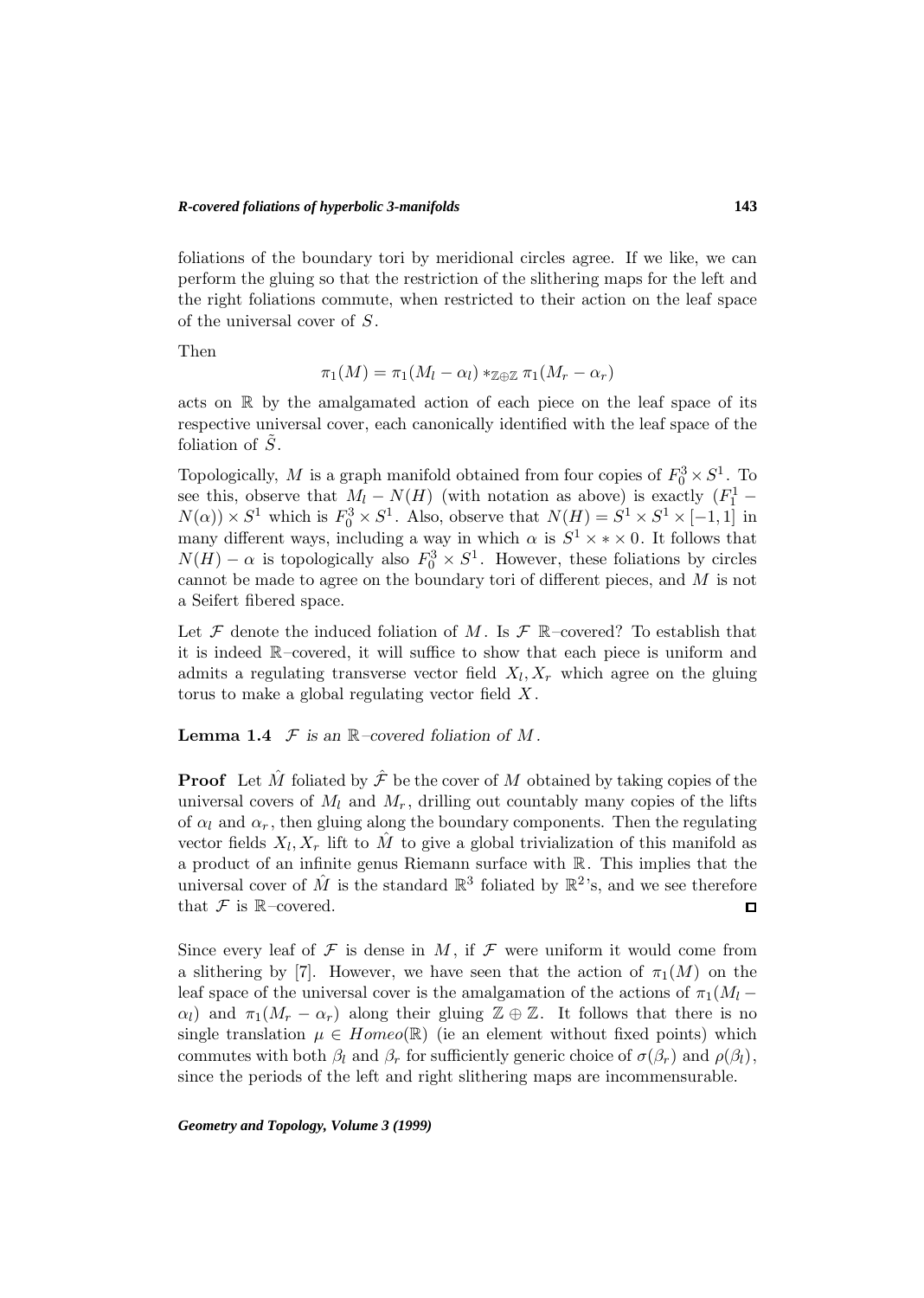More explicitly, let us fix a lift  $\tilde{S}$  of the torus S to  $\tilde{M}$  which divides a piece of  $\tilde{M}$  which is a lift of  $M_l - \alpha_l$  from a piece which is a lift of  $M_r - \alpha_r$ . Let us identify the leaf space L with the leaf space of  $\tilde{S}$ . Let  $\alpha \in \pi_1(M)$  corresponding to the longitude of S preserve  $\tilde{S}$  and act on L as a translation. Fix a metric on L such that  $\alpha$  acts as translation through a unit length. Let  $Z_l$  and  $Z_r$  be the translations in  $Homeo(L)$  corresponding to the slithering map of  $M_l - \alpha_l$ and  $M_r - \alpha_r$  thought of as acting on the leaf space of  $\tilde{S}$ . Then  $Z_l$  acts as translation through length  $\frac{1}{s}$  and  $Z_r$  acts as translation through length  $\frac{1}{t}$ . By minimality, the only translations in  $Homeo(L)$  that commute with  $\rho(\beta_l)$  are multiples of  $Z_l$ , whereas the only translations that commute with  $\sigma(\beta_r)$  are multiples of  $Z_r$ . It follows that no translation commutes with both elements, and  $\mathcal F$  does not come from a slithering.

We have therefore proved the following theorem:

**Theorem 1.5**  $\mathcal F$  *as above is*  $\mathbb R$ *–covered but not uniform.* 

## **2 Lorentz cone fields**

The following definition is from [7]:

**Definition 2.1** On any manifold  $M$ , a *(Lorentz)* cone field  $C$  transverse to a codimension one foliation  $\mathcal F$  is the field of timelike vectors (ie with positive norm) for a (continuously varying) form on TM of signature  $(n-1,1)$  such that  $T\mathcal{F}_p$  are spacelike. A cone field is *regulating* if every complete curve X with  $X' \in C$  is regulating for an R–covered  $\mathcal{F}$ .

Regulating cone fields are discussed in [7], and shown to exist for all uniform foliations. We show that the example constructed in the previous section admits a regulating cone field.

Each piece  $M_l - \alpha_l$ ,  $M_r - \alpha_r$  admits a regulating cone field  $C_l, C_r$  which is degenerate along the boundary torus, coming from the restriction of the regulating cone fields on  $M_l, M_r$  which are tangent to  $\alpha_l$  and  $\alpha_r$ . Let C denote the cone field on M which agrees with  $C_l$  and  $C_r$  away from a collar of the separating torus, and which near this separating torus is sufficiently thin so that every curve which crosses this collar must wind a distance at least  $T$ , as measured in periods of the longitude, transverse to the foliation.

**Theorem 2.1** C as defined above is a regulating cone field for  $\mathcal{F}$ .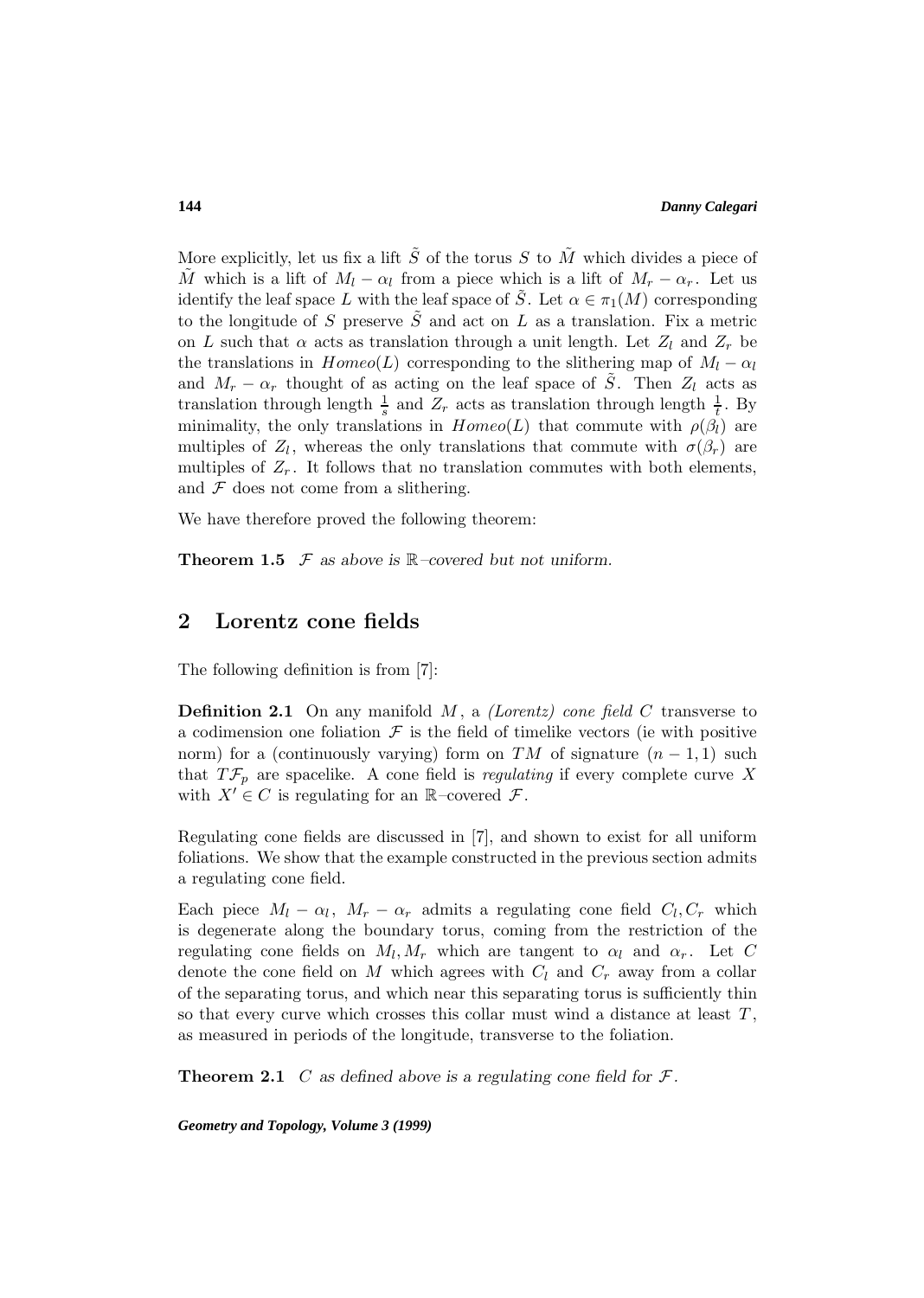**Proof** We will do our calculations in  $\hat{M}$ , using the fact that  $\hat{M}$  admits a regulating vector field coming from  $X_l, X_r$  which preserves each uniform piece. Observe that  $\hat{M}$  has a decomposition into a countable collection of covering spaces of  $M_l - \alpha_l$ ,  $M_r - \alpha_r$  which we denote  $L_i, R_i$  for some particular choice of indices  $i$ . Also label the separating cylinders, all of them lifts of the gluing torus in  $M$ , as  $A_i$  for some index i. Let  $d_i$  denote the metric on  $L$ , the leaf space of  $\mathcal{F}$ , given by the transverse measure on  $\mathcal{F}|_S$  scaled so that the curves  $\alpha_l = \alpha_r$  have period 1 and so that the left and right slithering maps act by translations of this measure, as measured in the cylinder  $A_i$ . Then we claim the following lemma:

**Lemma 2.2** If  $A_i$  and  $A_j$  are separated by n *cylinders*  $A_k$  then for any two *leaves*  $\lambda, \mu \in L$ ,

$$
|d_i(\lambda, \mu) - d_j(\lambda, \mu)| \le (n+1) \max(\frac{1}{s}, \frac{1}{t})
$$

**Proof** The proof follows immediately by induction once we show the result for  $n = 0$ . If  $A_i$  and  $A_j$  bound a single  $L_i$  or  $R_i$ , then the fact that the pieces  $L_i$ and  $R_i$  slither over  $S^1$  implies that  $d_i(\lambda, \mu)$  and  $d_j(\lambda, \mu)$  differ by at most one period of the slithering, which in terms of the measure on the boundary torus, is either  $\frac{1}{s}$  or  $\frac{1}{t}$  depending on whether we are in an  $L_i$  or an  $R_i$ .  $\Box$ 

Let  $r = \max(\frac{1}{s}, \frac{1}{t}).$ 

Now we will show that any curve  $\gamma$  supported by C makes definite progress relative to any given  $d_i$ , and therefore relative to all of them. In particular, it is regulating. After re-ordering indices, any such infinite curve in  $M$ , starting on some leaf  $\lambda \in L_1$ , can be broken up into segments  $\gamma_1, \gamma_2, \ldots$  where each  $\gamma_i$  is contained in  $L_i$  or  $R_i$  (according to sign). It is clear that if there are only finitely many  $\gamma_i$  (ie  $\gamma$  crosses only finitely many separating annuli) then eventually  $\gamma$  can be seen to be regulating, since it is supported by some lift of  $C_r$  or  $C_l$ . So we suppose there are infinitely many  $\gamma_i$ . Let  $Y_i$  be the union of the first i segments of  $\gamma$ . Let  $Z_i$  be the shadow of  $Y_i$  on  $\lambda$ ; that is, the curve on  $\lambda$  obtained by projecting  $\hat{M}$  to  $\lambda$  along the integral curves of X. Let  $Y_i'$ be the integral curve of X interpolating between the endpoint of  $Z_i$  and the endpoint of  $Y_i$ . Then  $d_i(Y_j) = d_i(Y'_j)$  for all  $i, j$  since the curves  $Y_j$  and  $Y'_j$ have endpoints on the same pair of leaves.

We can estimate  $d_1(Y'_1) \geq T$  by hypothesis on C. It follows that  $d_2(Y'_1) \geq T-r$ . But then  $d_2(Y_2') \geq 2T - r$  and so  $d_3(Y_2') \geq 2T - 2r$ . Continuing in this way and by induction, we get  $d_n(Y'_n) \geq nT - nr$ . But then

$$
d_1(Y_n) = d_1(Y'_n) \ge nT - 2nr
$$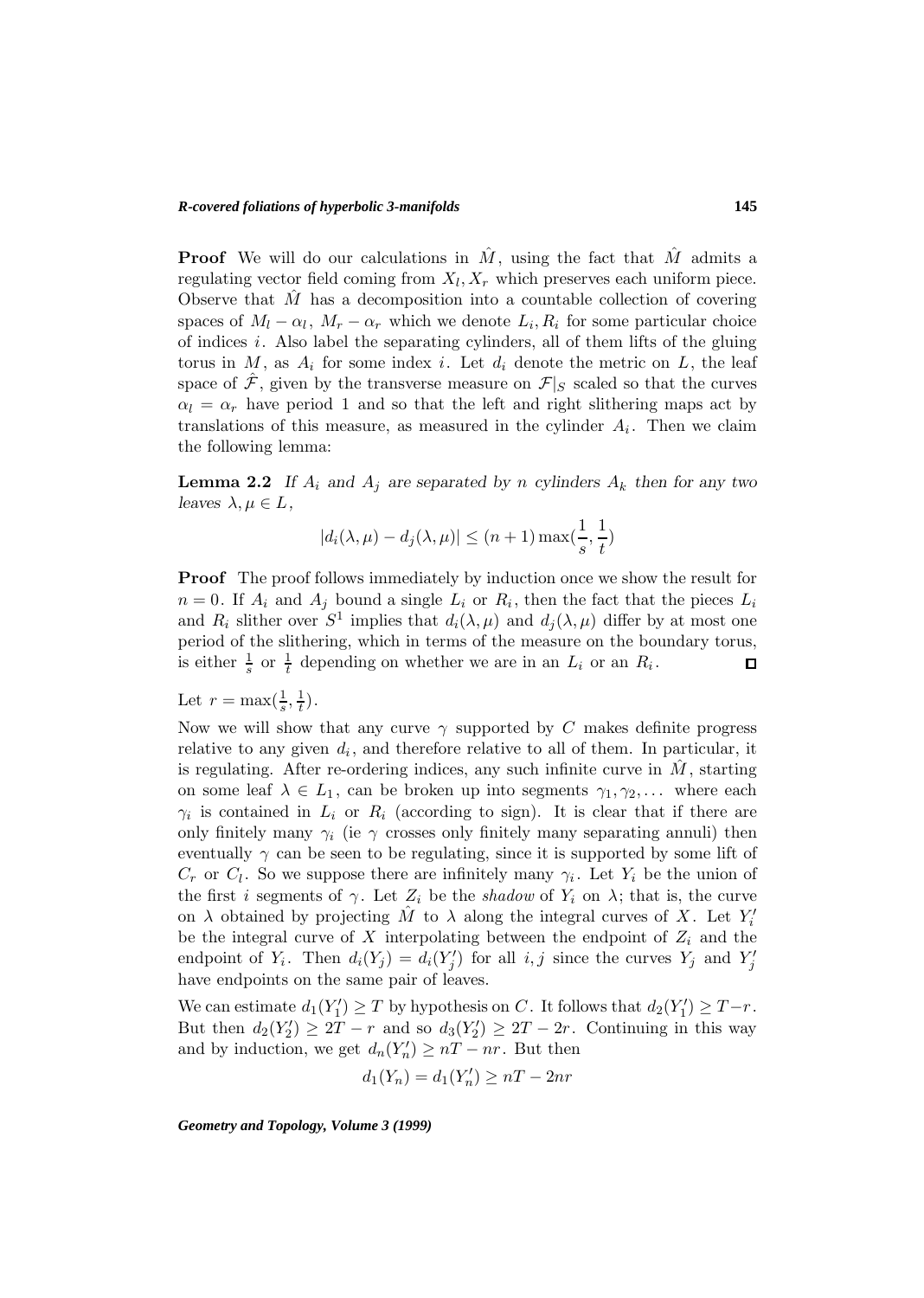and one can see that by choosing  $T \gg 2r$  the curve  $\gamma$  makes arbitrary progress relative to some *fixed*  $d_i$ , and therefore is regulating. relative to some fixed  $d_i$ , and therefore is regulating.

An instructive analogy is given by the comparison between imperial and metric weights and measures: suppose I have a small object which I can measure to the nearest inch or to the nearest centimeter. Then I get estimates which vary greatly compared to the length of the object. If the object is much bigger, the estimates are comparatively better. My regulating curve above makes definite progress, even though its progress is translated into inches, then centimeters, then inches, then centimeters ... rounding down every time.

### **2.1 A hyperbolic example**

**Theorem 2.3** *Suppose*  $M, \mathcal{F}$  *is any compact oriented* 3–*manifold with a coorientable* R*–covered foliation, and suppose that* F *admits a transverse regulating Lorentz cone field*  $C$ *. Let*  $\gamma$  *be any simple closed curve supported by*  $C$ *. If*  $M_n(\gamma)$  *is obtained by taking an n–fold branched cover over*  $\gamma$ *, and*  $\mathcal{F}_n(\gamma)$ *denotes the pullback foliation, then*  $\mathcal{F}_n(\gamma)$  *is* R–covered. Moreover,  $\mathcal{F}_n(\gamma)$  *is uniform iff*  $\mathcal F$  *is.* 

**Proof** The point of having a regulating cone field C is that for any  $\gamma$  supported as above, there is a regulating vector field X of M so that  $X|_{\gamma} = \gamma'$ . This follows immediately from obstruction theory, once one notices that sections of C are contractible; eg use a partition of unity.

Now in M, the universal cover of M,  $\gamma$  lifts to a collection of bi-infinite regulating curves, and  $M_n(\gamma)$  is the universal orbifold cover of M where we declare that there are order n cone angles along the lifts of  $\gamma$ . Let  $\mathcal{F}_n(\gamma)$  be the pullback foliation in that universal orbifold cover and let  $\lambda, \mu$  be two leaves there. They can be joined by some arc  $\alpha$  in the complement of the lifts of the cone locus, which projects to an arc  $\pi(\alpha)$  in  $\tilde{M}$ . By homotoping  $\pi(\alpha)$  rel. endpoints along integral curves of X, we can make it transverse to  $\tilde{\mathcal{F}}$  without crossing any *lift of*  $\gamma$ . Then this perturbed  $\pi(\alpha)$  lifts to a perturbed  $\alpha$  in  $\tilde{M}_n(\gamma)$  transverse to  $\mathcal{F}_n(\gamma)$ , thereby demonstrating that  $\mathcal{F}_n(\gamma)$  is R-covered, as required.

If  $\mathcal F$  was not uniform, there would be a pair of leaves in  $\tilde{\mathcal F}$  which diverge at infinity. They lift to leaves with the same property in  $\tilde{\mathcal{F}}_n(\gamma)$ . Alternatively, the uniformity or lack thereof can be seen in the action of  $\pi_1(M_n(\gamma))$  on  $\mathbb R$ .  $\Box$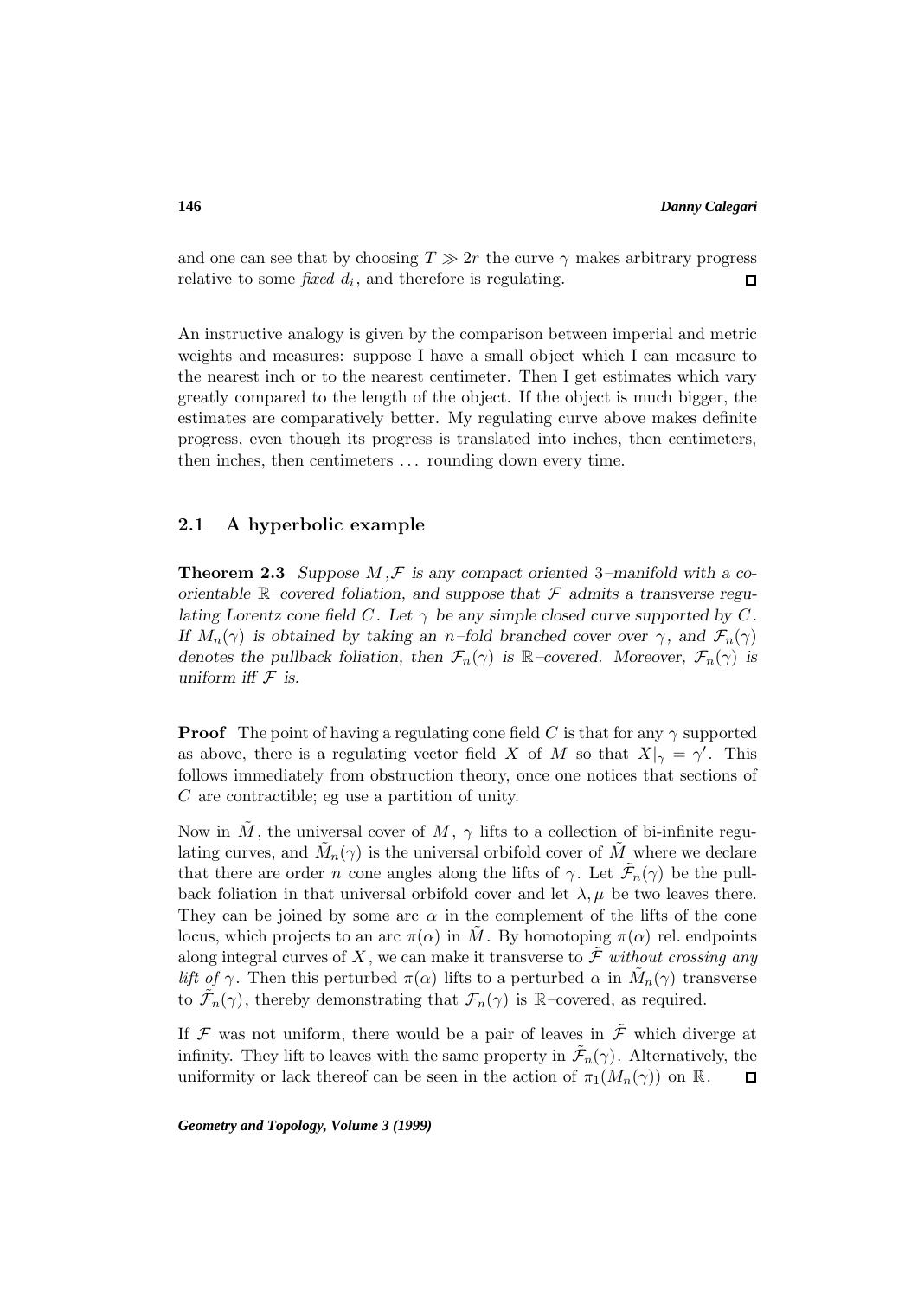We return to the example  $M$  that we constructed in the previous section. In M, it is clear that we can choose a curve  $\gamma$  supported by C whose complement is hyperbolic. For, we can certainly do this in each side of  $M$ , and then by crossing back and forth across the separating torus, we can arrange for the complement of  $\gamma$  to be atoroidal. In particular, by choosing  $\rho(\beta_l)$  and  $\sigma(\beta_r)$ to be sufficiently close to translations, the regulating cone fields  $C_l$  and  $C_r$  can be as "squat" as we like, and we have a great deal of freedom in our choice of the restriction of  $\gamma$  to the complement of a collar neighborhood of S.

For example, if  $\rho$ ,  $\sigma$  are chosen so that every element acts on the leaf space as a translation through a rational distance,  $\mathcal F$  would be a surface bundle over a circle; in a product bundle, a curve whose projection to  $S^1$  is a homeomorphism and whose projection to the base surface fills up the surface (ie complementary regions for the geodesic representative are disks) has atoroidal complement. Similar curves are easily found in any surface bundle, and one can arrange for them to wind several times in the circle direction when they pass through some reducing torus. The point is that any sufficiently complicated curve will suffice. Then for nearby choices of  $\rho$ ,  $\sigma$ , such a curve will still be regulating and contained in the regulating Lorentz cone field, as we show in the following lemma:

**Lemma 2.4** *Suppose*  $\mathcal{F}'_l$  *is a transversely measured foliation of*  $M_l - \alpha_l$  *as above coming from some representation*  $\rho(\beta_l) =$  *translation, and let* C' *be a transverse Lorentz cone field for*  $\mathcal{F}'_l$  *appropriately degenerate near*  $\alpha_l$ *. Then for slitherings*  $\mathcal{F}_l$  *coming from sufficiently close choices of*  $\rho(\beta_l)$ *, the cone field*  $C'$  is regulating for  $\mathcal{F}_l$ .

**Proof** We need to check for sufficiently mild perturbations  $\mathcal{F}_l$  of  $\mathcal{F}'_l$  that any curve supported by  $C'$  passes through at least one period of the slithering of  $\mathcal{F}_l$ , since then it must pass through arbitrarily many such periods and therefore be regulating.

Observe first that any transverse Lorentz cone field is regulating for a transversely measured foliation, since one can uniformly compare distance along a curve supported by the cone field and distance with respect to the transverse measure.

For  $\mathcal{F}_l$  sufficiently close to  $\mathcal{F}'_l$ ,  $C'$  is a transverse Lorentz cone field for  $\mathcal{F}_l$ . The codimension 2 foliation  $X_l$  described in lemma 1.3 is regulating for every choice of  $\rho(\beta_l)$ , and we assume that this foliation lifts to the vertical foliation of  $\mathbb{R}^3$  by point  $\times \mathbb{R}$ . We choose co-ordinates on  $\mathbb{R}^3$  so that the regulating curves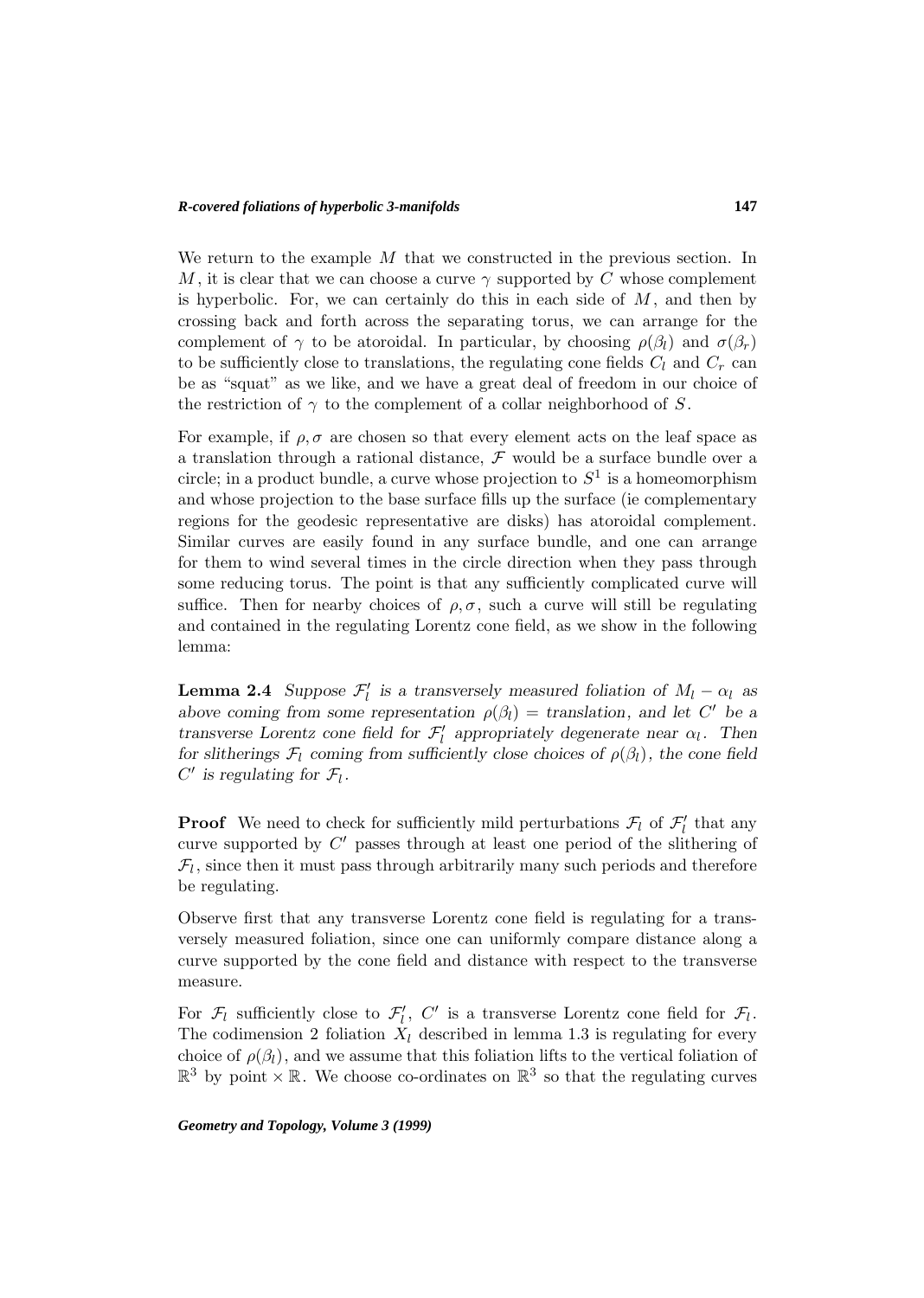are of the form  $x = \text{const.}$ ,  $y = \text{const.}$  and the leaves of  $\tilde{\mathcal{F}}'_{l}$  are of the form  $z = \text{const.}$ 

The slithering on  $M_l - \alpha_l$  comes from the slithering on  $M_l$  associated with the circle bundle as above. We assume that the circles of the Seifert fibration away from  $N(H)$  lift to vertical arcs of length 1.

With this choice of co-ordinates, for any foliations  $\mathcal{F}_l$  constructed from a representation as above and for every  $x, y, z$ , the points  $(x, y, z)$  and  $(x, y, z + 1)$ in the universal cover are on leaves which are one period of the slithering apart.

For a point p in  $M_l$  given in co-ordinates by  $(x, y, z)$ , let  $\lambda_p$  be the leaf of  $\mathcal{F}_l$ through p, and  $\mu_p$  the leaf of  $\tilde{\mathcal{F}}_l$  through  $(x, y, z + 1)$ . Then the leaves  $\lambda_p$ and  $\mu_p$  differ by a translation parallel to the z-axis of length 1. Note that this translation need in no way correspond to the action of an element of  $\pi_1(M_l)$ on  $M_l$ . The light cone of C' through p intersects the horizontal plane passing through  $(x, y, z+1)$  in a compact region. For sufficiently small perturbations of  $\rho(\beta_l)$ , the leaf  $\mu_p$  will be a small perturbation of the horizontal plane through p, and the intersection of the light cone of  $C'$  through p with  $\mu_p$  will also be a compact region.

Now,  $M_l - \alpha_l$  is not compact, but we can consider its double N, foliated by the double of  $\mathcal{F}'_l$ , and equipped with a transverse Lorentz cone field obtained by doubling C' which is degenerate along the boundary components of  $M_l - \alpha_l$ . The compactness of N implies that for a sufficiently small perturbation  $\mathcal{F}'_l$  of  $\mathcal{F}_l$ , the intersections as above will be compact for all p. This implies that a curve supported by  $C'$  will need to go only a bounded distance before traveling a full period of the slithering. In particular, any bi-infinite curve supported by  $C'$  will travel through infinitely many periods of the slithering in either direction and will therefore be regulating, which is what we wanted to show.  $\Box$ 

**Remark 2.1** What is really essential to notice in the above set up is that the leaves passing through  $(x, y, z)$  and  $(x, y, z + 1)$  in the universal cover were one period of the slithering away from each other for all  $\mathcal{F}_l$ . In some sense, all the slitherings are determined by the structure of the Seifert fibration where they originated. For a generic perturbation of a uniform foliation, one has no control over how the slithering map may vary, or even whether the perturbed foliations are uniform at all.

Since for a transversely measured foliation, any transverse Lorentz cone field is regulating, we can choose our curve  $\gamma$  to be any curve transverse to a measured foliation  $\mathcal{F}'_l$  with hyperbolic complement which is sufficiently steep near the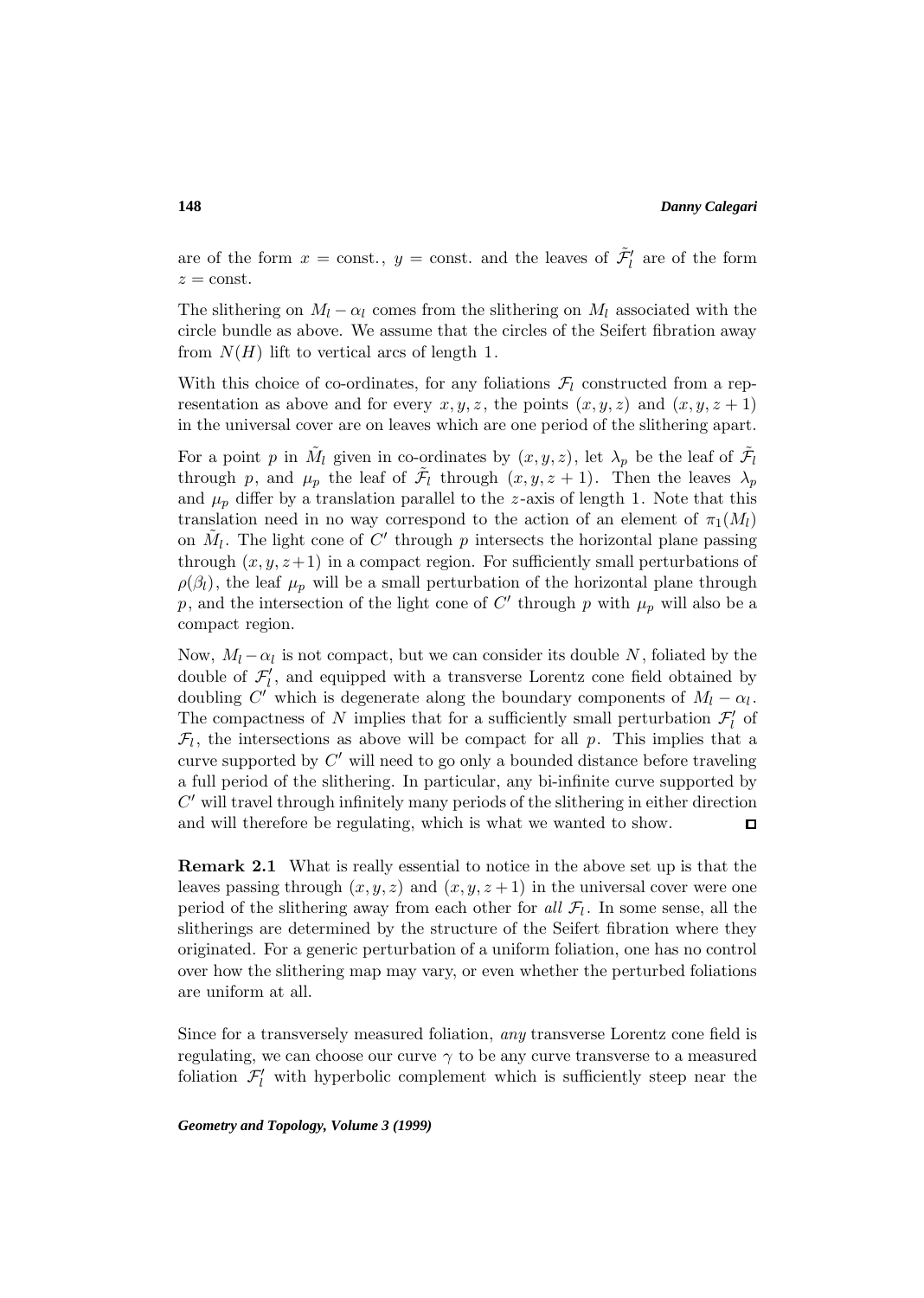separating torus, and then choose the representation  $\rho(\beta_l)$  to be sufficiently close to a translation that  $\gamma$  stays in a regulating cone field.

Since  $M - \gamma$  is hyperbolic, for sufficiently large n an n–fold branched cover of M over  $\gamma$  is hyperbolic. One cannot be sure that an n–fold branched cover will always exist, but at least one has a hyperbolic orbifold structure on M with cone angle  $2\pi/n$  along  $\gamma$ , and by Selberg's lemma (see [6]) one knows this is finitely (orbifold) covered by a genuine hyperbolic manifold which is a branched cover of M along  $\gamma$ .

By the discussion above, the induced foliation is  $\mathbb{R}$ –covered but not uniform. Moreover, by choosing  $\rho(\beta_l)$  and  $\sigma(\beta_r)$  sufficiently close to translations, the foliation  $\mathcal F$  is as close to a transversely measured foliation as we like. Passing to a branched cover preserves this fact. Since transversely measured foliations of 3–manifolds are arbitrarily close (as 2–plane fields) to surface bundles over  $S^1$ , we have proved:

**Theorem 2.5** *There exist foliations of hyperbolic* 3*–manifolds which are* R*– covered but not uniform. They can be chosen arbitrarily close to surface bundles over circles.*

**Remark 2.2** It is clear that the construction outlined above can be made in some generality. One can construct R–covered but not uniform foliations by plumbing together uniform foliations along boundary tori in numerous ways. In a great number of cases, these will admit regulating transverse cone fields, and by branching as above one can produce many atoroidal examples. One can easily arrange for these examples to be closed; for instance, by doubling M before removing a curve with atoroidal complement in the examples constructed above.

Another construction, explained in detail in [7], involves choosing a train track with integer weights supported by a regulating cone field, then plumbing the leaves along the train track with a surface of genus given by the track weight. These plumbed surfaces can be "twisted" by a surface automorphism under the monodromy around loops of the train track. Thurston expects that these examples are sufficiently flexible to allow one to prescribe the homology of M .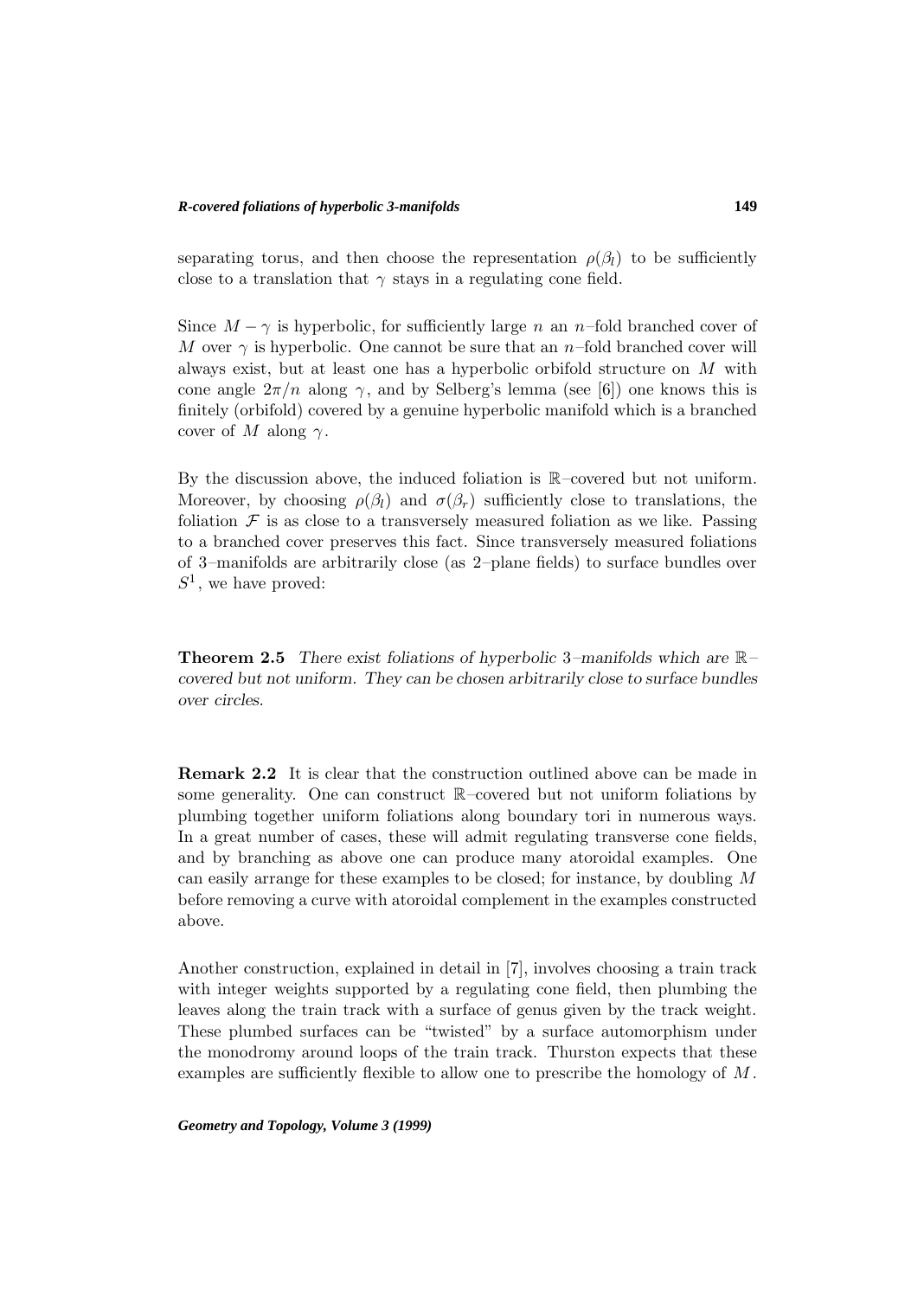# **3 General** R**–covered foliations**

### **3.1 Regulating vector fields**

For a general R–covered foliation, we do not know whether or not there exists a transverse Lorentz cone field.

In what follows,  $\mathcal F$  will be an R–covered taut foliation of a 3–manifold M with hyperbolic leaves.

We show in [1] that the circles at infinity of each leaf in the universal cover of M can be included in a topological *cylinder at infinity*  $C_{\infty}$  on which  $\pi_1(M)$ acts by homeomorphisms.

The following theorem is proved in [1]:

**Theorem 3.1** *With notation as above, there is a global trivialization of*  $C_{\infty}$ as  $S^1 \times \mathbb{R}$  *so that the action of*  $\pi_1(M)$  *preserves the horizontal and vertical foliations of*  $C_{\infty}$  *by*  $S^1 \times \text{point}$  *and*  $\text{point} \times \mathbb{R}^1$ *.* 

In [8] it is suggested that all taut foliations should have a pair of essential laminations  $\Lambda_+,\Lambda_-$  transverse to each other and to the foliation which intersect each leaf in a (1–dimensional) geodesic lamination. In the case of R–covered foliations, these laminations should come from a pair of 1–dimensional laminations  $\hat{\Lambda}_+$ ,  $\hat{\Lambda}_-$  of the universal  $S^1$  described in the theorem above which are invariant under the action of  $\pi_1(M)$ .

Let the universal  $S^1$  bound a hyperbolic plane D, and let  $\hat{\Lambda}_+$ ,  $\hat{\Lambda}_-$  be the associated geodesic laminations in  $D$ . Then since each circle at infinity is canonically associated with this  $S^1$ , each point in  $\hat{\Lambda}_+ \cap \hat{\Lambda}_-$  determines a unique point in each leaf of  $\mathcal{F}$ . Similarly, each segment of  $\hat{\Lambda}_{\pm}$  between points of intersection determines a unique geodesic segment in each leaf, and each complementary region determines a unique geodesic polygon in each leaf. If one fixes some canonical geometric parameterization of the family of convex geodesic polygons of a fixed combinatorial type, this parameterization gives rise to a canonical identification of each leaf with each other leaf, preserving the stratification outlined above. The fibers of this identification give a one-dimensional foliation transverse to  $\tilde{\mathcal{F}}$ , and the tangent vectors to this foliation are a regulating vector field.

It is easy to see that non-quadrilateral complementary regions in  $D$  give rise to solid cylinders in  $M$  which cover solid tori in  $M$ , since their cores are isolated.

*Geometry and Topology, Volume 3 (1999)*

**150**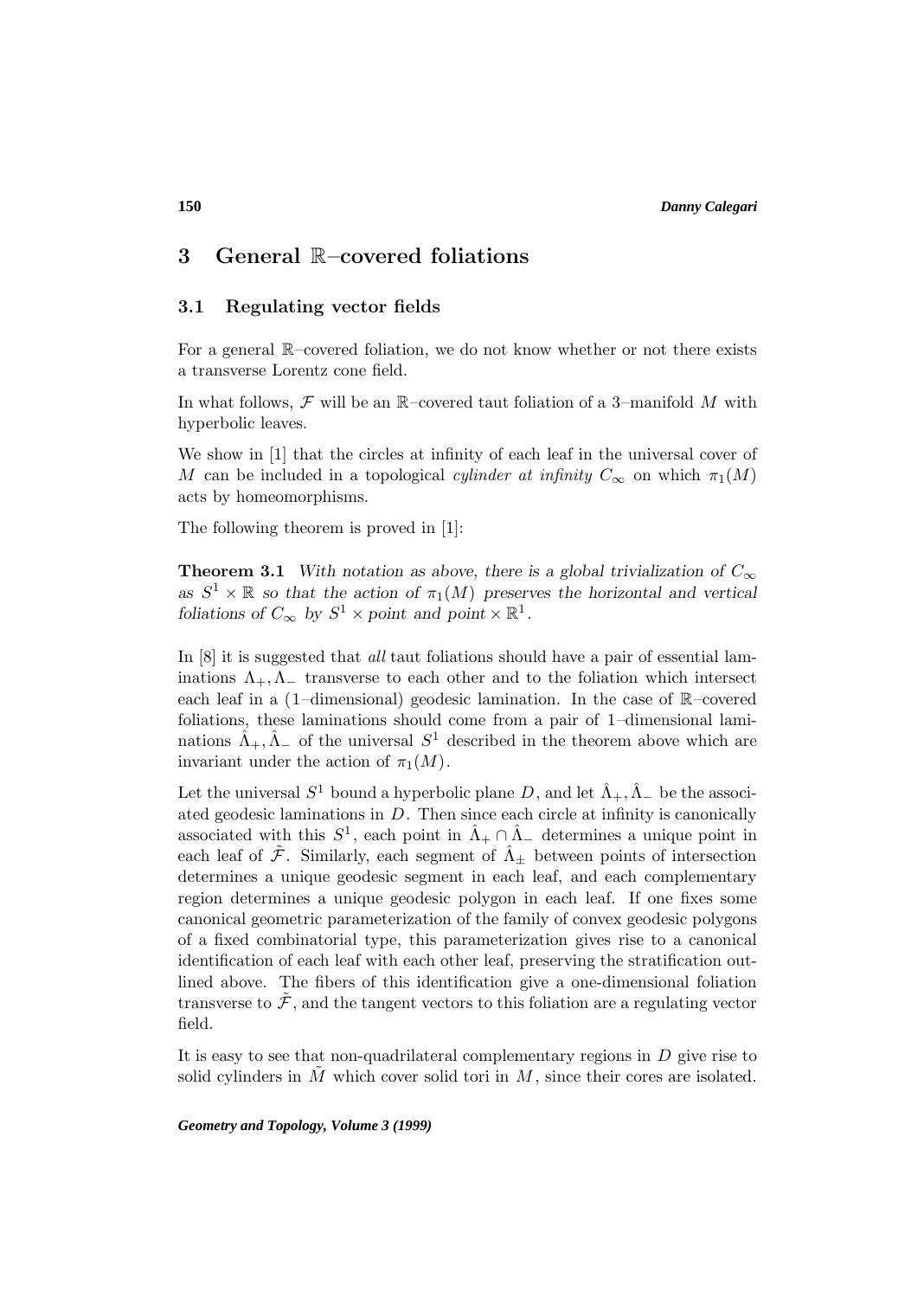The cores of these solid tori are necessarily regulating, and therefore define elements of  $\pi_1(M)$  which act on the leaf space by translation.

In fact, Thurston has communicated to this author a sketch of a proof that an R–covered foliation admits some transverse lamination which intersects every leaf in geodesics (though not necessarily a pair of such). In [1] we can show by methods slightly different to those above that this assumption is enough to imply that there exists a regulating vector field transverse to  $\mathcal F$  which can be chosen to have closed orbits. In short, we have the following theorem:

**Theorem 3.2** Let  $\mathcal F$  be an  $\mathbb R$ -covered foliation. Then there exists a regu*lating vector field transverse to* F *which can be taken to have closed orbits. These orbits determine elements*  $\alpha \in \pi_1(M)$  *which act on the leaf space of*  $\mathcal{F}$ *without fixed points. Branched covers of* M *over these closed orbits give new* R*–covered foliations.*

One hopes these results are all pieces of a unified picture tying the intrinsic geometry of R–covered foliations to the extrinsic geometry of the foliated manifolds containing them. Not all the details of this picture are yet visible. Nevertheless, it seems worthwhile to make this picture as explicit as possible.

### **3.2 Instability of** R**–covered foliations**

Despite the positive results of the previous sections, it seems that the property of being R–covered is quite delicate. The following example is suggestive.

Let M be a hyperbolic surface bundle over a circle with fiber  $F$  and pseudo-Anosov monodromy  $\psi: F \to F$ . Let F be the induced foliation by surfaces. Let  $\gamma$  be a simple closed curve on F so that  $\gamma \cap \psi(\gamma) = \emptyset$ . Note that it is easy to show that there exist such examples, by first choosing any  $\gamma, \psi, F$  and then using the fact that surface groups are LERF to lift to a finite regular cover where  $\gamma$  and its image are disjoint.

Let M be the  $\mathbb{Z}-$ cover of M defined by the circle direction. Topologically, M is  $F \times \mathbb{R}$  foliated by closed surfaces  $F \times \text{point}$ . Let the group Z generated by the deck translation, which we denote  $\Psi$ , act by  $\Psi(x,t)=(\psi(x), t+1)$ .

Let A be the annulus  $\gamma \times [-\epsilon, 1+\epsilon]$ . Then by construction, A and its translates are disjoint. Let  $\mu: [-\epsilon, 1 + \epsilon] \to [-\epsilon, 1 + \epsilon]$  be a homeomorphism close to the identity which moves every point except the endpoints up some small amount. Then we can cut open  $M$  along  $A$  and its translates, and shear the foliation on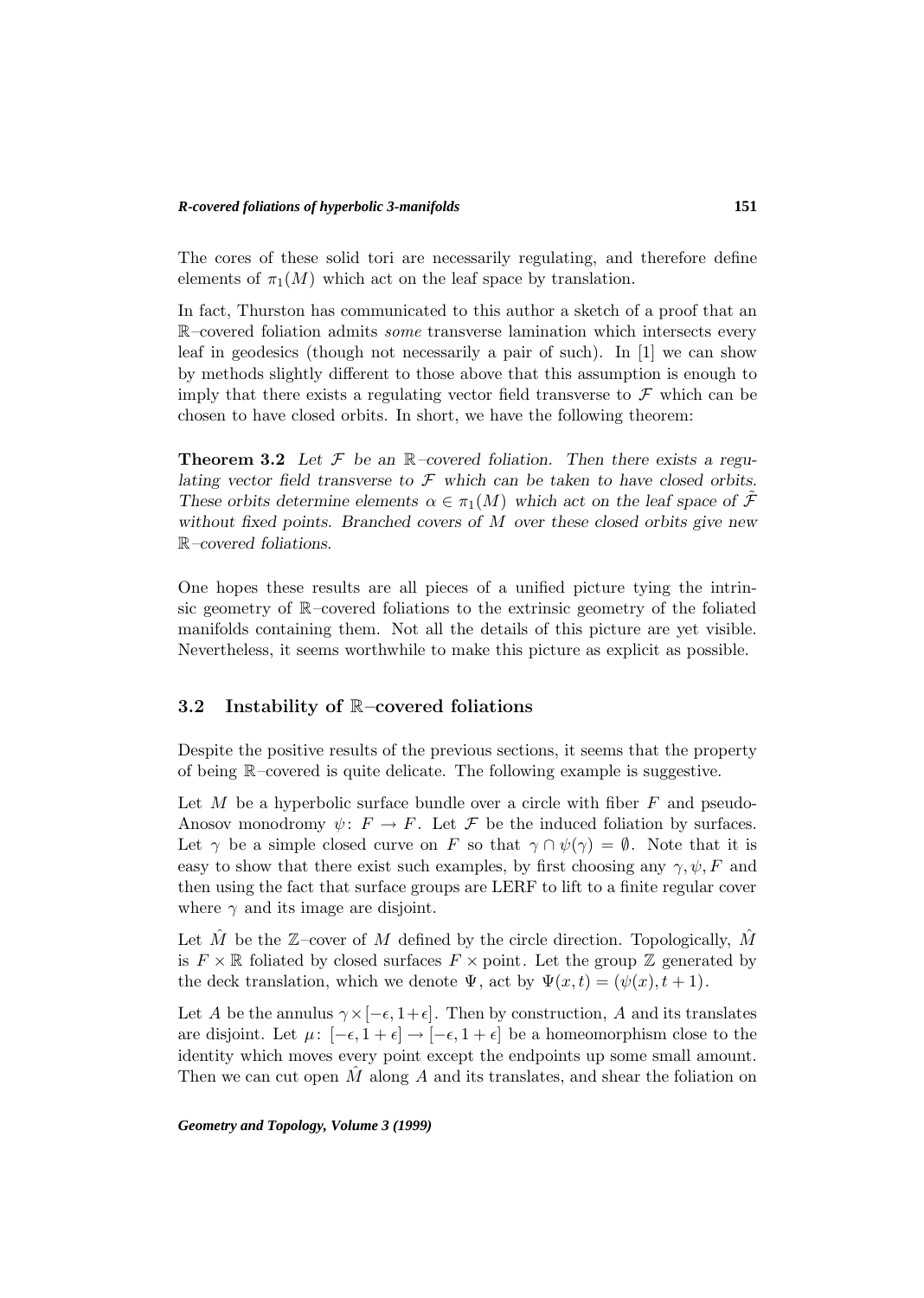one side by the translation id  $\times \mu$  to get a new foliation G. This can certainly be done in such a way that  $\mathcal G$  is arbitrarily close to  $\mathcal F$ .

Now whenever an integral curve of  $G$  passes through  $A$  or a translate in the "positive" direction, it will be sheared upward (relative to  $\mathcal{F}$ ) by  $\mu$ .

Let us suppose that by choosing a suitable path in  $\mathcal{G}$ , we can arrange that a curve starting at some  $(x_0, 0)$  can get to  $(x_1, 1)$  in length t, as measured in  $\mathcal{G}$ , by winding sufficiently many times through A. Now, the curve can continue to wind around  $\Psi(A)$ , and after moving a distance 2t, it can reach  $(x_2, 2)$ , and so on. Remember that there is a transverse regulating vector field  $X$  to  $\mathcal F$  given by tangents to the curves point  $\times \mathbb{R}$ .

Since  $\psi$  is pseudo-Anosov, when we compare arclength at  $(x, t)$  and  $(x, 0)$  by projection along X, we see that a vector of norm  $\lambda^t$  at  $(x, t)$  might project to a vector of norm 1 at  $(x, 0)$ , where  $\lambda$  is the multiplier of  $\psi$  on the invariant transverse measure of the unstable lamination of F. Hence, as measured in  $\mathcal{G}$ , a curve  $\gamma$  beginning at  $(x, 0)$  could have length nt but its projection to F, 0 could have length as little as  $\sum_{i=1}^{n} t/\lambda^i$ . In particular, a curve in  $\mathcal G$  could "escape to infinity" while its projection to  $(F, 0)$  could move only a finite distance. By picking two points  $(x, 0)$  and  $(x, n)$  sufficiently far apart, and moving them by curves in  $\mathcal G$  joined by integral curves of X, it seems plausible that one could find a path in  $\mathcal G$  where holonomy was not defined after some finite time, suggesting that  $\mathcal G$  was not  $\mathbb R$ –covered.

Of course, there are problems with making this concrete: distances in  $\mathcal G$  are only magnified in the direction of the stable lamination as we go upwards; perhaps to make the curves cross through  $A$  and its translates sufficiently often, we need to go in both stable and unstable directions. Moreover, even if one could show that holonomy failed to be defined for all time along integral curves of X, it does not rule out the possibility that  $\mathcal G$  is still  $\mathbb R$ –covered and X is merely not regulating, although the author understands that very recently Sérgio Fenley has shown that a pseudo-Anosov flow transverse to an R–covered foliation should always be regulating  $([4])$ . A similar result is also proved in [1].

### **Acknowledgments**

In writing this paper I benefited from numerous helpful conversations with Andrew Casson, Sérgio Fenley and Bill Thurston. In particular, many of the ideas contained here are either implicit or explicit in the wonderful paper [7]. While writing this paper, I was partially supported by an NSF Graduate Fellowship.